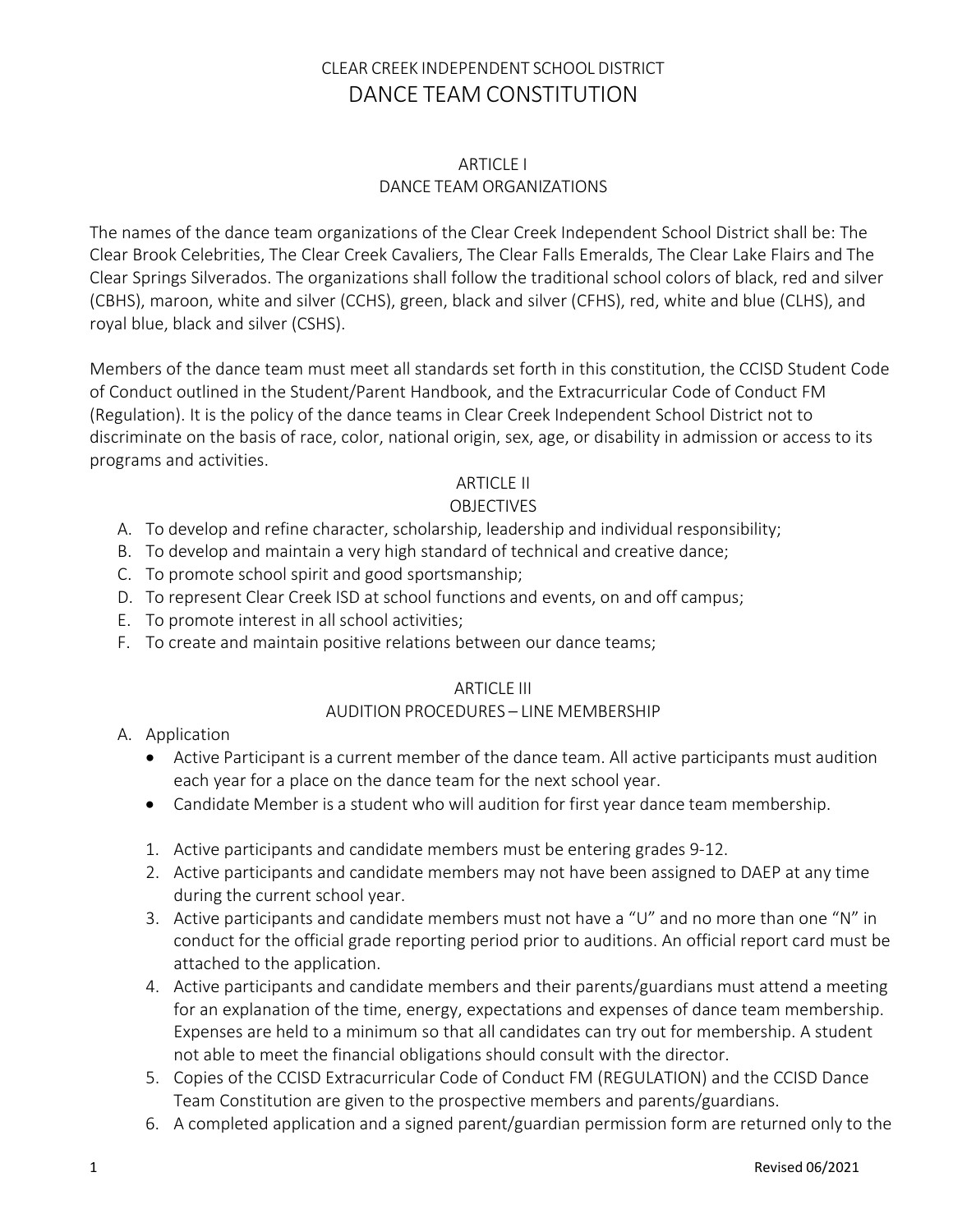director by the specified deadline. Late applications will not be accepted.

7. Current members must be clear of any dance team financial responsibility with their school and/or booster club accounts before application can be accepted for auditions.

### B. Audition

It is the responsibility of the active participants and candidate members to be aware of all announcements and posted notices regarding audition dates and the official grade reporting period that will be used to determine eligibility for auditions.

- 1. Current dance team officers will be exempt from the audition process. The exemption is only in reference to line auditions.
- 2. Auditions are held on a date designated by the director. Auditions occur only at the designated time. Requests for second auditions will not be granted.
- 3. Active participants and candidate members are rated by a panel of three judges selected in advance by the director.
- 4. Active participants and candidate members wear a number, and all judging information will be documented according to the number.
- 5. Active participants and candidate members are rated in the categories of kick height and technique, splits, projection and showmanship, timing and musicality, memory, technique, execution of movement, and personal presentation.
- 6. Active participants and candidate members will be prepared to show audition choreography to judges as many times as necessary during the selection process.
- 7. The decision of the judges is final and is announced as soon as possible.
- 8. Auditions are closed to the public with only the judges, director, administrator, and necessary personnel present.
- 9. Judges use a score sheet to award points to each candidate. Each judge independently awards the candidate points in each of the categories. A blank judge's sheet is provided for prospective members to see prior to the audition.
- 10. Candidates may request to review score sheets within ten school days of auditions. After that time, all score sheets are retained off-site.
- C. Selection
	- 1. Each candidate's total score is the sum of the scores from each of the three judges.
	- 2. A candidate with a total score of 24 44 points is selected for dance team membership.
	- 3. A candidate with a total score of 45 59 points is considered a "call-back" and will perform the audition choreography until the final decision is completed.
	- 4. A candidate with a total score of 60 or more points will not be selected for membership.
- D. Transfers
	- 1. Candidates who are not enrolled in Clear Creek ISD at the time of auditions may submit a video audition, showcasing the same required skills and technique that are assessed at auditions. Candidates must contact the director for details and deadlines.
	- 2. Video auditions will be evaluated by three judges using the same criteria outlined above.

#### ARTICLE IV ACTIVE PARTICIPANT MEMBERSHIP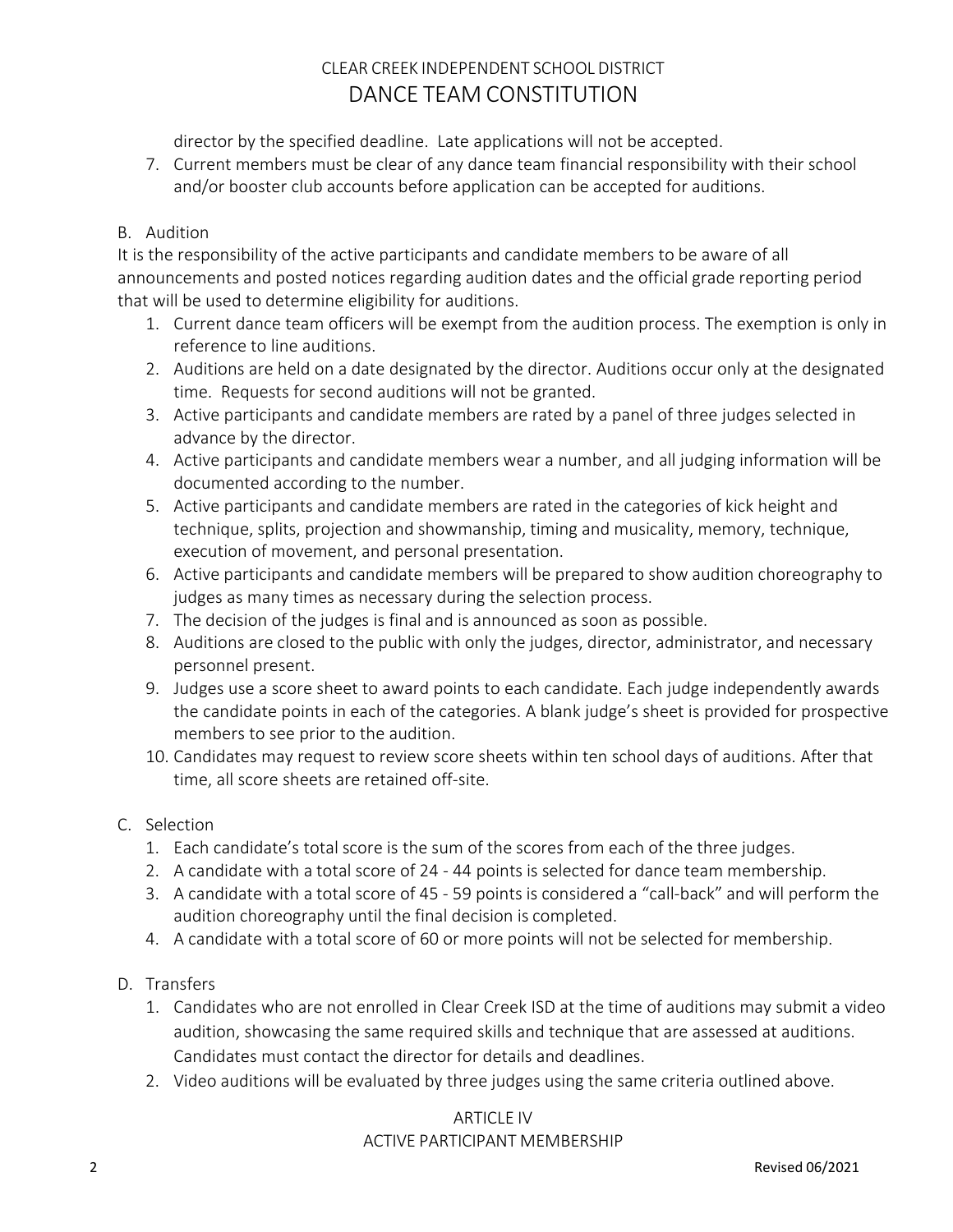- A. Active participants must be entering grades 9 through 12;
- B. Membership is for an entire year, from audition to audition;
- C. Active participants must be able to execute specific dance techniques at all performances;
- D. Active participants must submit a signed CCISD Physical Form completed by a physician;
- E. Active participants must follow all guidelines set forth in the Extracurricular Code of Conduct FM (Regulation) and the CCISD Dance Team Constitution.

### ARTICLE V

### UNIFORMS & EQUIPMENT

The school will furnish the dance team performance uniforms and props. The props are to remain at school unless checked out by the director. Each member is held responsible for the care and return of issued uniform and props. The member will pay for any damaged uniform or prop, or any uniform not cleaned at the end of the school year. Dance attire and other accessories, and any other items designated by the director, must be purchased by the members.

### A. Attire

- 1. Dance team uniform/performance attire must be kept clean and in good condition.
- 2. A signed Uniform Loan Contract must be on file.
- 3. Dance team performance attire may not be worn other than when specified the director.
- 4. Dance team practice/performance attire will only be distributed to members who have paid in full.
- 5. Attire specified by the director is required to participate in any dance team rehearsal or performance.
- 6. All required dance team attire may only be worn by the current member.
- 7. Any member who is dismissed or resigns from the team is required to return all school issued uniforms and accessories within seven school days. Failure to comply with this directive will place student on the "not clear" list on the campus.
- B. Equipment
	- 1. All school property issued to any dance team member will be kept in good condition and returned to the director as it was originally issued. Replacement costs will be at the expense of the member.

### ARTICLE VI

### AUDITION PROCEDURES – OFFICERS

### A. Application

- 1. Officer applicants must be entering grades 11-12.
- 2. Officer candidates must be academically eligible in the grading period prior to auditions.
- 3. Officer candidates must have no citizenship grade lower than "S" in the grading period prior to the audition.
- 4. Officer candidates must be an active team member and have a minimum of one year of experience on that school's dance team.
- 5. Officer candidates must have filed the appropriate application of intent form and must have met all deadlines set by the director.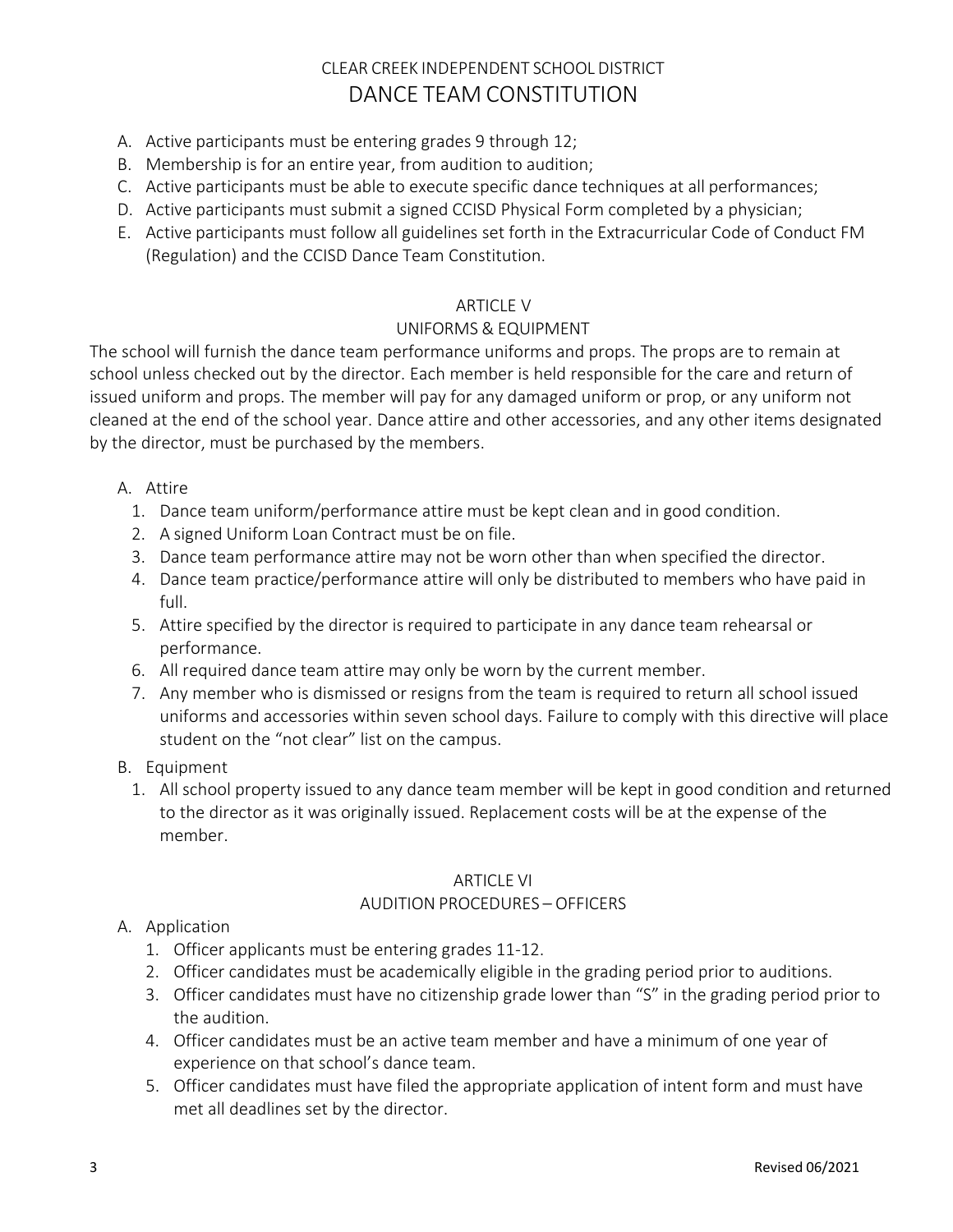### B. Audition

It is the responsibility of the officer candidate to be aware of all announcements and posted notices regarding audition dates and the official grade reporting period that will be used to determine eligibility for auditions.

- 1. Officer candidates must try out on the date designated by the director. Auditions occur only at the designated time. Requests for second auditions will not be granted.
- 2. Officer candidates are rated by a panel of three judges selected in advance by the director.
- 3. Officer candidates wear a number and all judging information will be documented according to the number.
- 4. Officer candidates will be rated according to the following percentages in the categories of solo performance, group performance, and interview:
	- a. Notebook (10%)
	- b. Team Vote (20%)
	- c. Judges (70%)
- 5. Officer candidates will be prepared to show audition choreography to judges as many times as necessary during the selection process.
- 6. The decision of the judges is final and is announced as soon as possible.
- 7. Auditions are closed to the public with only the judges, director, administrator, and necessary personnel.
- C. Responsibilities
	- 1. Officers must comply with all instructions from the directors.
	- 2. Officers must comply with all guidelines that apply to dance team members.
	- 3. Officers are required to attend an officer camp designated by the director. If an officer does not attend officer camp, they will be moved to line member status.
	- 4. All officers will be required to perform all officer responsibilities and be present at all practices, meetings, performances and functions. Failure to complete the duties assigned by the director will result in being moved to line member status.

### ARTICLE VII

### SOCIAL COMMITTEE

Objective: Social committee will promote spirit and enthusiasm within the team.

- A. The establishment of a Social Committee is at the discretion of the director.
- B. Selection of the social committee will be held on a date designated by the director.
- C. Selection criteria will be set by the director.
- D. Social committee candidates must be academically eligible in the grading period prior to auditions.
- E. Each director will determine the membership number, roles, and duties of the social committee.
- F. Social committee members are required to attend a camp designated by the director. If a social committee member does not attend camp, they will be moved to line member status.
- G. Each member will complete all duties of the Social Committee as specified by the director. Failure to complete the duties assigned by the director will result in dismissal from the Social Committee.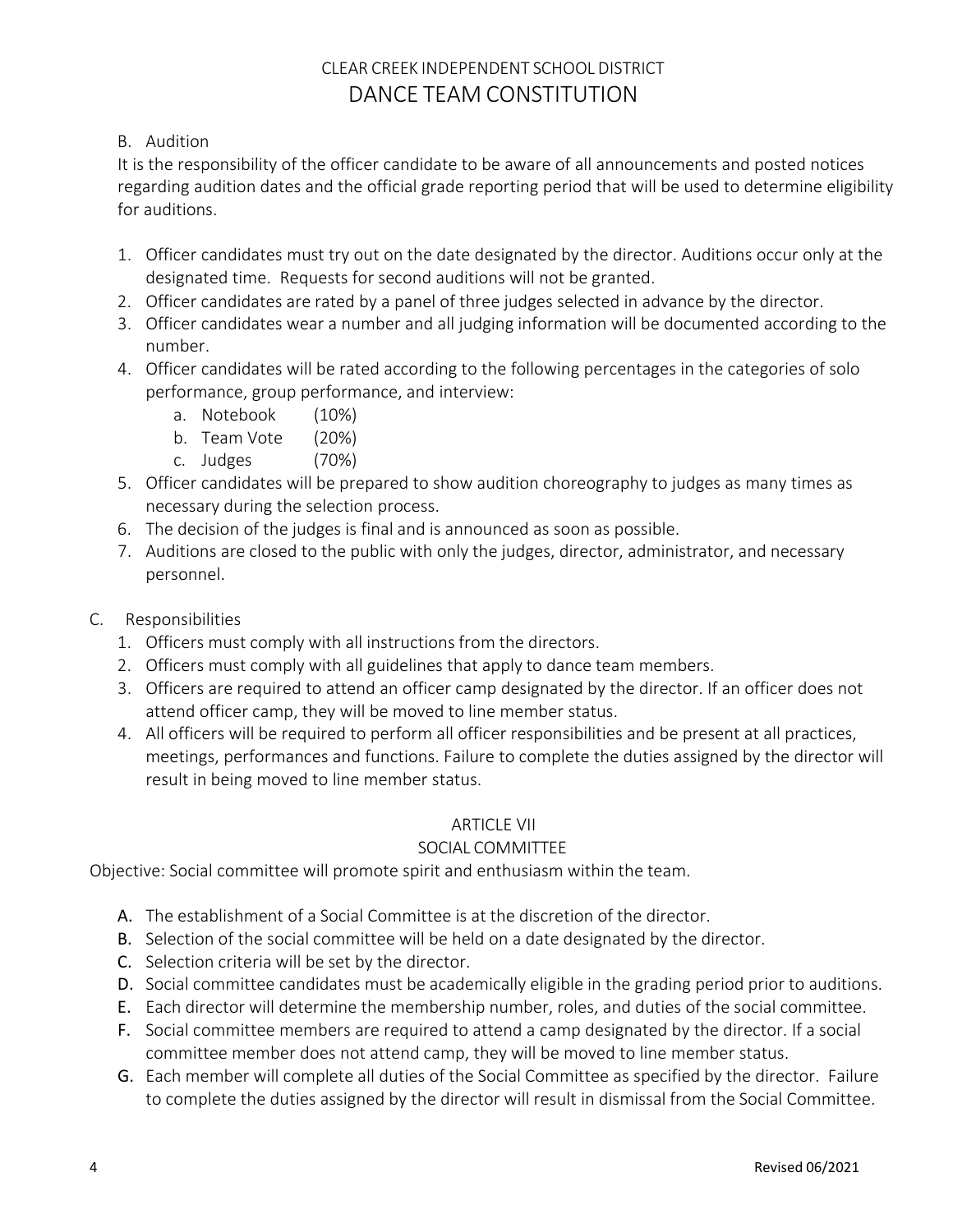# ARTICLE VIII

### ENSEMBLE GROUPS

Objective: Ensemble Groups will represent the dance team through the display of exemplary dance technique and performance.

- A. Selection of the ensemble groups will be held on a date designated by the director.
- B. Selection criteria will be set by the director.
- C. Each director will determine the membership number, performance criteria, practice schedule, and associated fees.
- D. Each member will complete all duties of the ensemble groups as specified by the director. Failure to complete the duties assigned by the director will result in dismissal from the ensemble groups.

## ARTICLE IX

### MANAGERS

Objective: Managers will support the director with organization duties and record keeping.

- A. Selection of managers will be held on a date designated by the director.
- B. Managers will be optional for each individual school and the selection criteria will be set by the director.
- C. Each director will determine the membership number and duties of the managers. Duties can include: video tape performances, organize attire, distribute and collect forms, inventory costumes/supplies, make copies, data entry, and other duties as assigned.
- D. Each member will complete all duties of a manager as specified by the director. Failure to complete the duties assigned by the director will result in dismissal as a manager.

### ARTICLE X

### RESPONSIBILITES

### A. Attendance

Dance team programs practice, perform and compete during the entire school year and attend rehearsals and camps during selected summer months.

- 1. All members, if eligible, are required to attend all summer camps, rehearsals, and performances set by the director.
- 2. Absence from any dance team practice or performance is not permitted. If an absence does occur, the director will make the final decision as to participation for any upcoming performances. A member is considered absent if they are absent for 15 minutes or more of any rehearsal or event.
- 3. Unexcused absences will result in demerits and/or possible dismissal from team membership. Personal illness, funeral or death in the immediate family, and special school activities with advance notice and permission from the director are considered excused absences and will not result in demerits.
- 4. Any member absent from school or a performance is responsible for contacting another member to obtain all information given to the team during the absence.
- 5. A member who is not performing must be in attendance and in appropriate attire at all practices and performances with the team.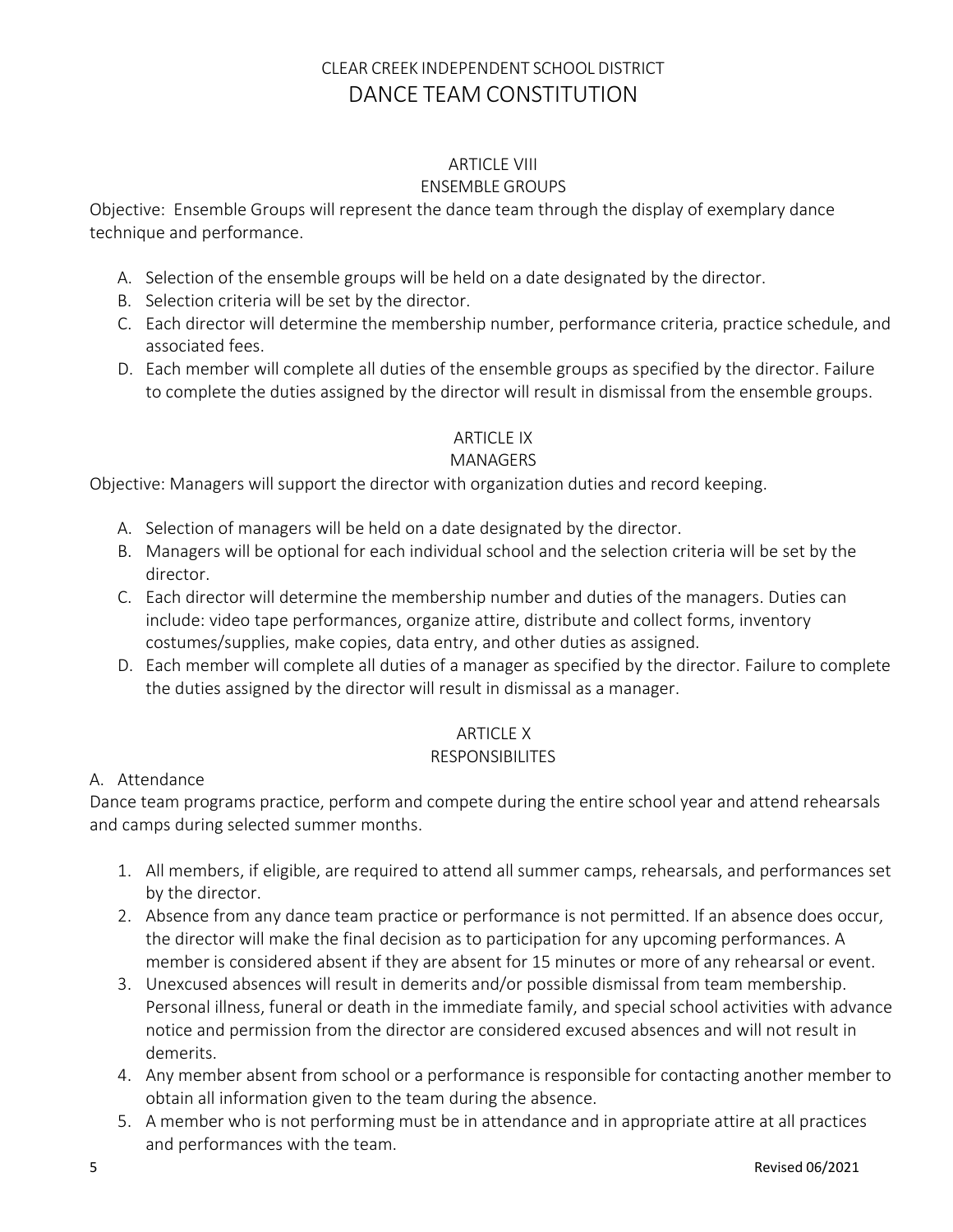- 6. Team members who have intermittent conflicts with other CCISD sponsored activities are eligible to perform with prior permission from the director. Notice must be provided to the director with a minimum of seven calendar days before the day of absence.
- 7. Team members may not participate in any activities or sport that routinely interfere with their dance team responsibilities without prior approval of the dance team director, the activities director/athletic coach, and school administration.

#### B. Performance Seasons

Dance team performance seasons consists of football, contest, spring show, and special community performances throughout the year. Each season may have variances between guidelines which will be provided by the director. The following guidelines will be adhered to for all seasons:

- 1. Members must remain at all activities for the duration of the event.
- 2. Members must ride the bus to and from any team event. In the event of an extenuating circumstance which prevents the student from riding the bus, a request and appropriate forms must be submitted to the director five days prior to the event.
- 3. Auditions may be held for each performance. The date and time will be designated by the director.
- 4. Members who do not make the performing auditions will be an alternate. Alternates must attend and participate in all practices and functions.
- 5. Any member unable to dance for an extended period of time must attend all practices, performances or activities (unless specified by the director). Failure to attend will result in demerits and/or possible dismissal from the team. A doctor's note is required after three consecutive days of non-participation.
- 6. Football Season Any member absent after weekly auditions may be removed for the upcoming performance even if the absence is excused. All performances are mandatory even if member is not performing. Failure to attend may result in loss of performing in the next game.

### ARTICLE XI DISCIPLINARY SYSTEM

### A. Demerit/Merit systems

Each director will provide the members with a written set of expectations for the Demerit and Merit system.

- 1. A record of demerits/merits received by each member will be maintained by the director.
- 2. Demerits will be issued beginning with the first day of team membership and will be cleared for returning members at the end of the current school year.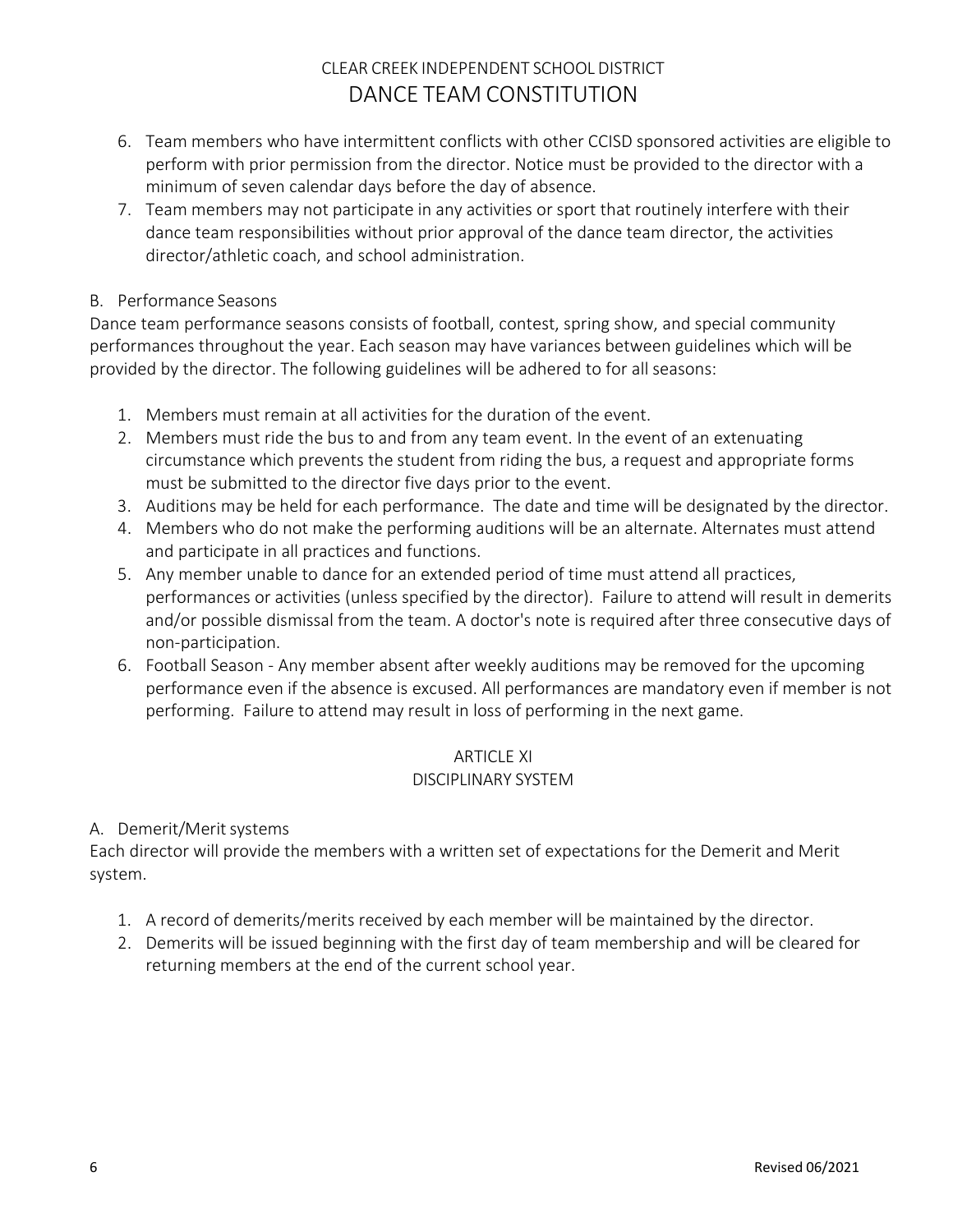#### Demerit System – Line Members

| Demerits<br>$1 - 15$ | No penalty                                          |                                                            |
|----------------------|-----------------------------------------------------|------------------------------------------------------------|
| Demerits<br>16       | Six-week probation                                  | Attend all practices/events. No performance<br>privileges. |
| 21<br>Demerits       | Dismissal from team for<br>remainder of school year |                                                            |

#### Demerit System – Officer Members

| Demerits<br>$1 - 9$ | No penalty                                                  |                                                            |  |
|---------------------|-------------------------------------------------------------|------------------------------------------------------------|--|
| Demerits<br>10      | Removed from officer<br>position to line member<br>position |                                                            |  |
| Demerits<br>16      | Six-week probation                                          | Attend all practices/events. No performance<br>privileges. |  |
| Demerits            | Dismissal from team for<br>remainder of school year         |                                                            |  |

### B. Electronic Media

Any dance team member engaging in bullying, threatening, or harassing behavior in any situation, including through electronic media (i.e. social media accounts, text/group messaging, websites, blogs,text messages, chat rooms or similar websites/files accessible through a server or internet), will be subject to the disciplinary actions determined by appropriate schoolofficials and/or the directors. Disciplinary action for serious offences may include probation or dismissal from the team.

### C. Disciplinary Expectations

- 1. Members who participate in any CCISD Dance Team will comply with the following documents and procedures at all times:
	- Directives given by the dance team director- written or verbal
	- CCISD Dance Team Constitution
	- CCISD Extracurricular Code of Conduct FM (Regulation)
	- CCISD Student Code of Conduct
- 2. Members who do not comply with the above documents/directives will result in the issue of one or more of the following: demerits, probation, and/or loss of membership for the remainder of the school year.
- 3. Repeated violations of school policy will be subject to dismissal from the team based upon the recommendation of the director and school administration.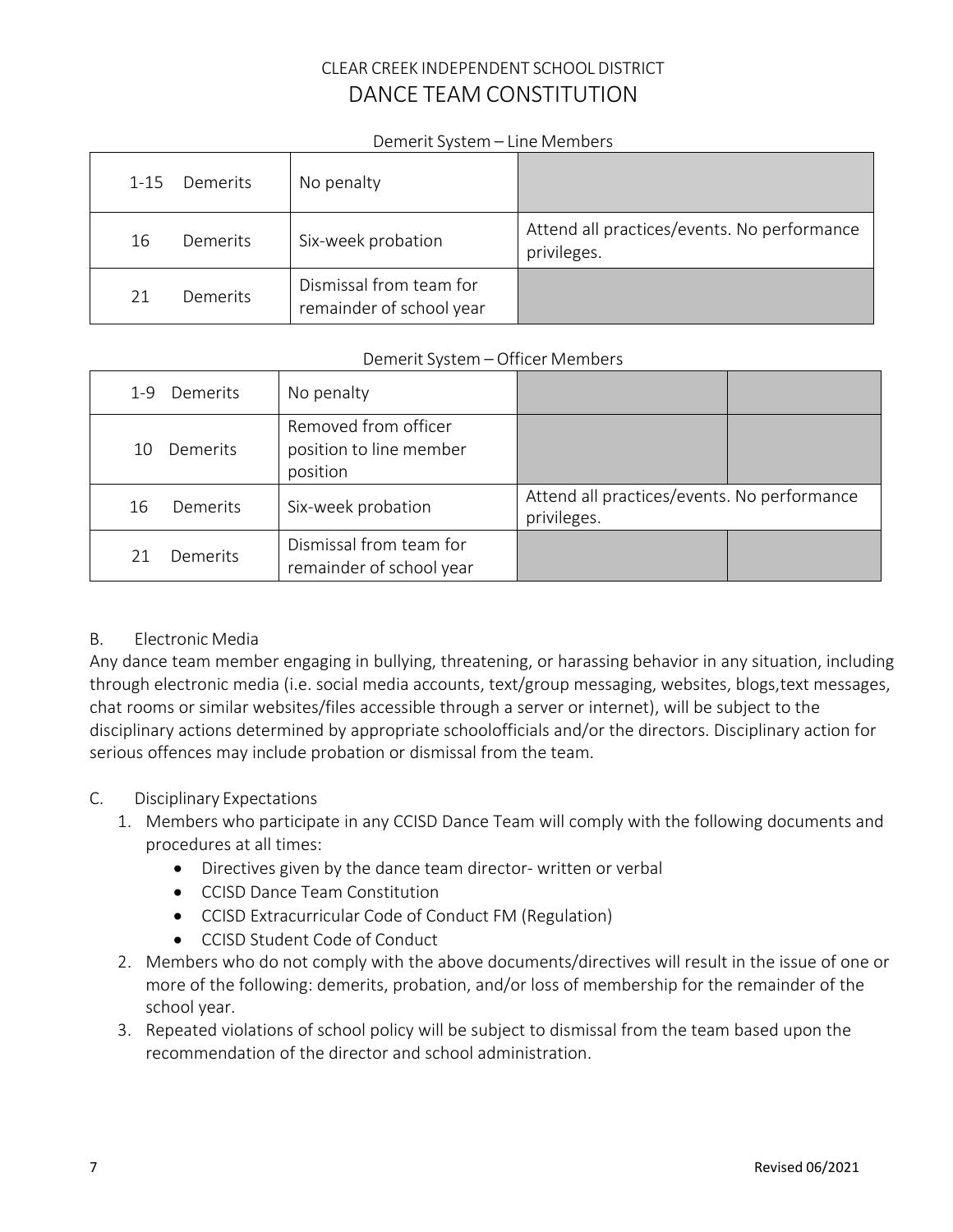#### ARTICLE XII PROBATION AND LOSS OF MEMBERSHIP

## **A.** Definitions

- 1. Probation defined as a member who because of disciplinary or demerit status will not be able to perform in any performance of the dance team BUT must attend all practices, fundraising events, and meetings.
- 2. Ineligible defined as a member who because of grades will not be able to perform in any performance of the dance team BUT must attend all practices, fundraising events, and meetings.
- 3. Loss of Membership defined as a member who will not be permitted participation in any activity of the dance team for the remainder of the school year. A dismissed member must turn in their performing uniform(s) and any other issued items. The student may be removed from the dance team class and placed into the appropriate class/subject with the guidance of the counseling center.
- 4. Forfeiture of Membership defined as a member who voluntarily forfeits their membership on the dance team
- **B.** Any member who makes below 70% in any course in a 9 weeks report card will be ineligible to perform for the next three weeks. (Exception: first eligibility check due to UIL on the first 6 weeks progress report or if a waiver is used on any 9 weeks report card). The period of ineligibility begins seven calendar days after the end of the grading period. (Texas Education Code 33.081) Ineligible members are still required to attend all practices, meetings, and fundraising events.
- **C.** Any member who is ineligible for any two 9 week official grade checks will be dismissed from the team for the remainder of the school year.
- **D.** Any member who receives a "U" or more than one "N" in citizenship on any report card will be subject to a three-week probation. If the student receives any conduct grade lower than "S" after probation on any report card, in any class or subject, the member will be dismissed at the specified grading period.
- **E.** Any member who is dismissed from the team during a school year is eligible to audition for the team for the next school year and will only receive privileges given to a first-year member.
- **F.** Any officer or social committee member who is placed on probation will be demoted to line member status.
- **G.** Any member assigned to ISS will be placed on probation from participation in all team performances for 15-60 school days, as determined by the director and campus principal, starting on the first day following the ISS assignment. A student who has been assigned to ISS may not participate in nor attend school-sponsored or school-related extracurricular activities during the period of assignment. Students on probation must be in attendance for rehearsals during the probationary period after the ISS assignment is complete.
- **H.** Any member who is prevented from performing twice because of probation and/or ineligibility will be removed from the dance team for the remainder of the school year. The student will be removed from